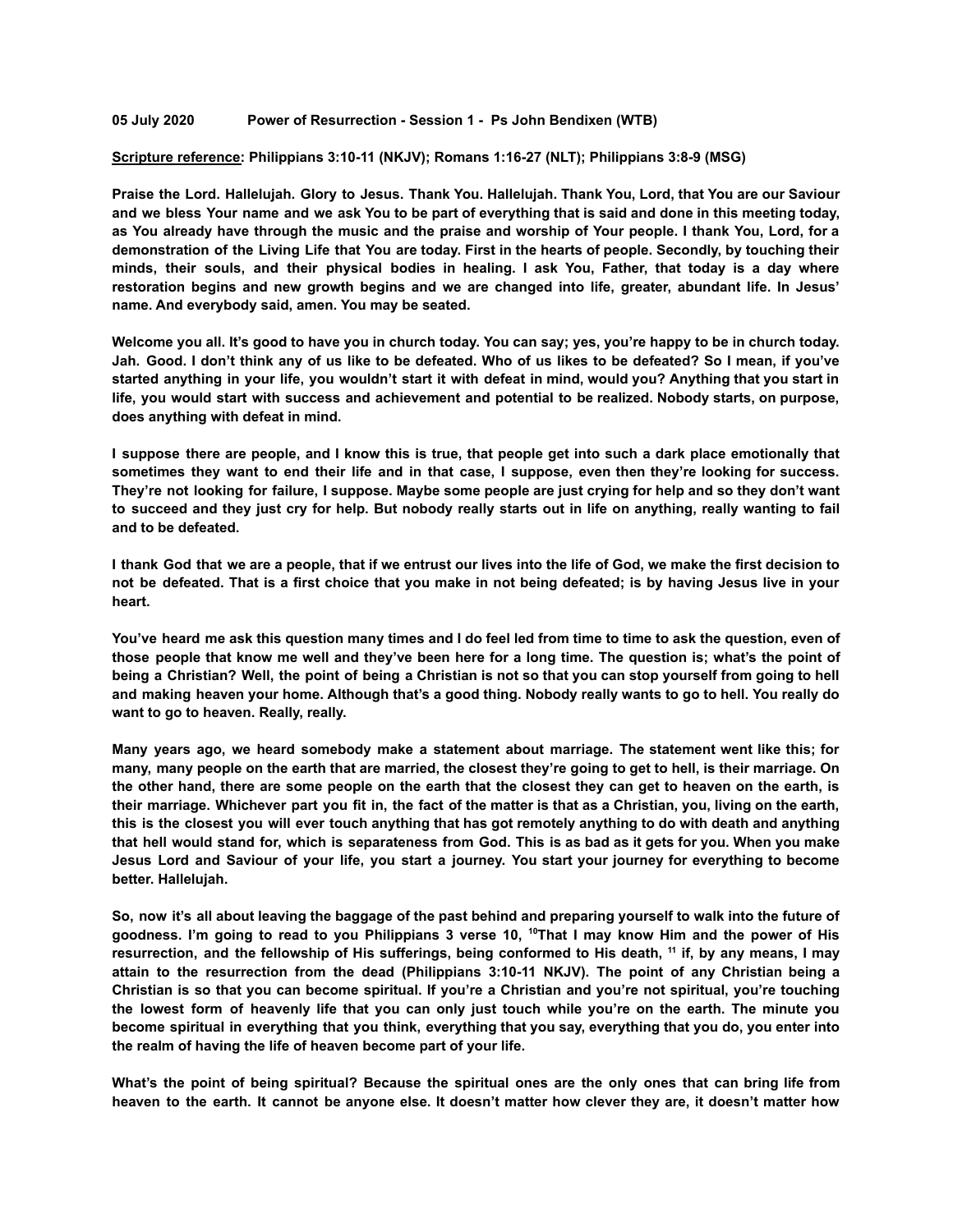well talented they are. No one else can bring heaven to earth other than spiritual Christians. I mean spiritual Christians, not just Christians. If you're a Christian that doesn't know God, you may not be going to hell, but **you may not know how to bring heaven to earth and change your world.**

The Gospel of the Lord Jesus Christ, is not something I'm ashamed of. I stand alongside the Apostle Paul, who says in Romans chapter 1 verse 15, <sup>16</sup>For I am not ashamed of this Good News about Christ. It is the power of God at work, saving everyone who believes—the Jew first and also the Gentile. <sup>17</sup>This Good News tells us how God makes us right in his sight. This is accomplished from start to finish by faith. Not by knowledge, but by faith, although knowledge helps. As the Scriptures say, "It is through faith that a righteous **person has life." (Romans 1:16-17 NLT)**

So, in this meeting today, none of us want to actually fail at anything, we always have been made by God, we have been structured, we have been, our very DNA is to succeed and to have life and enjoy life and have a fulfilled life. The more we live in Him, the greater our capacity to live, in Jesus. I am not ashamed to preach **the Gospel, I am not ashamed to live in the Gospel of Jesus Christ.**

The Gospel includes three parts; it includes the cross, it includes the resurrection from the dead, and it includes the infilling of the Holy Spirit. If the cross, if there was only the cross, sin would still win, because if there was only the cross and Jesus didn't rise from the dead, then sin would still win because it would have killed Jesus' Body and there would be no resurrection life. We could not live in grace. The power of grace **and the real future is in the power God used for the resurrection of Jesus.**

So when Jesus died on the cross, He had to put His trust in God completely because He could not raise Himself from the dead. Even though He was perfect, even though He had not sinned, while He was on the earth and He was made to be sin, for our sin, even though He was divine in His being, the humanity part of **Him would have restricted Him to death forever; meaning separated from God, forever. Jesus did not have** the power to raise Himself from the dead. The only being in the whole universe that had the power to raise Jesus from the dead was the Father, God and He needed to have an authority that was His life previously **established, authority to raise Him from the dead. Hallelujah.**

That same power that He used to raise Him from the dead, He gives us the power of the Holy Spirit to help us every day. The Holy Spirit partners with us, in our new life with the same power, that same power that causes something that is dead, separated from God, has no future, has completely got nothing going for it, there is nothing that can establish it as anything good or valuable to you; that power can take that dead thing and **raise it to life. Hallelujah.**

Part of my encouragement to you today is, you need to tap into the power of God that raised Jesus from the dead for everything that you do in life. I cannot beat myself, I cannot defeat my human nature that is within me. My human nature was born into separatedness from God, as a sin nature. I cannot overcome my own weaknesses. I cannot defeat my humanity, my humanity by its very self has got its own weakness built into it, and because it is, weakness built into it there is no way that I can actually defeat that weakness. I have to depend on Jesus. I have to depend on the very power that raised Jesus from the dead, I have to count on it. **Hallelujah.**

I want to just, for a moment, talk about how you have, how the global economic shutdown, separation, isolation, how all of that has affected you. Can I say it this way? That in recent, the last couple of months, and I believe that yesterday we were day hundred in South Africa, and other countries have reached that milestone in different times. In a hundred days of lockdown, how much has your life been impacted? Let's make it simple. There has been uncertainty about what the future holds, right? There has been uncertainty, I mean even in the first month or six weeks or however long that time was, people said don't go and panic buy, and it's like everybody went and bought all the toilet paper. I don't know why toilet paper, but they tended to buy the toilet paper first. People still bought and went into panic buying because there was uncertainty about **the future. Yes?**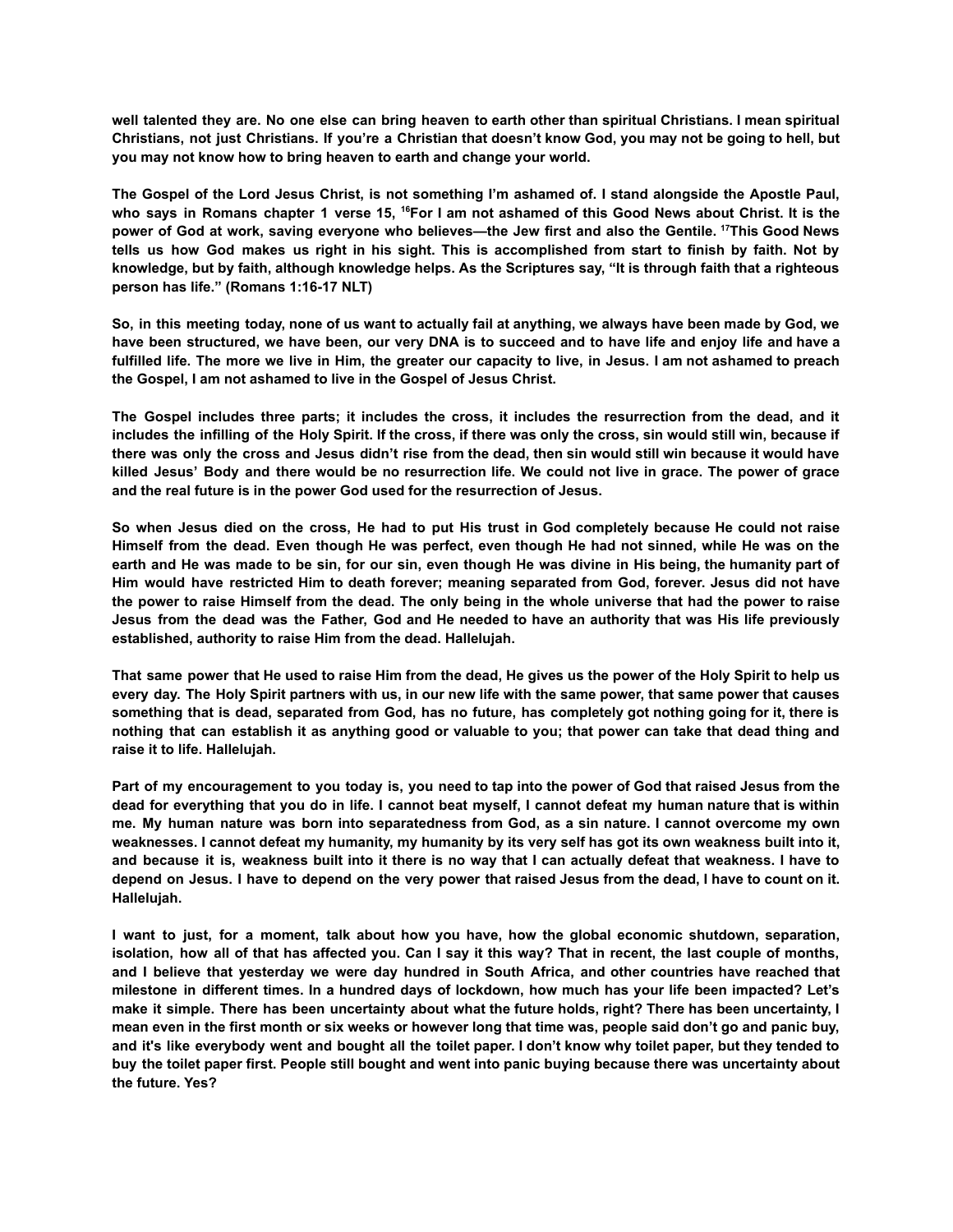Everybody had to stop working and or at least their businesses would work from home, and there was a transition of uncertainty about business and your job and whether it is going to exist or not exist. Suddenly, some people had to find themselves living with each other night and day, night and day, night and day, when they weren't used to living with each other, night and day, night and day, night and day. All kinds of cracks began to appear where there were no previous cracks. Don't shout me down because I'm preaching the truth **now, and because you're behind a mask you think you can't say, amen.**

I want you to understand that the whole earth is in a pressure cooker, it's under stress, it's under angst, there is an anxiety and a stress in the whole earth. For me, some of the greatest stress that I discovered, for me, was my right to make decisions for myself was taken away. Isn't that right? I mean, I wanted to wake up in the morning and get onto my bicycle and go ride someplace and whoops, sorry you can't. I want to get outside and go and have a walk, sorry you can't. You had to literally stay indoors, by yourself. And so those early days that restriction, was quite impactful. Although you might not have felt the stress of a lot of other **things, certainly there was a pressure cooker happening waiting to happen because some of your choices were taken away from you. So you were unable to make choices that you would normally make. Right?**

Well, let me tell you, this is the whole plan of the devil from the beginning to manipulate your choices and make you make choices. That the choices that you make limit your power, limit your freedom and limit your capacity in Christ Jesus. He does not want you to know, what the full power of resurrection life is like, because if you know what the full power of resurrection life is, that same power that raised Jesus from the dead, if you ever find that out, then you will bust every wicked thing, every twisted way that tries to bring and **takes your choice away, you will bust it in the chops every time.**

So, he comes with deceiving things that make it look good for you to choose things that actually are so bad for you, but in the moment they look good for you, but ultimately it takes away your choice. It is so simple, *ne***?**

I mean you can get in your car and go down the highway and you feel good in your car and your engines and you just have a feel-good moment, and you put your foot on the gas, before you know it, you're doing a 150. You're not even thinking, "Ja" you are just thinking, this feels good then this guy jumps out. Hey, stop 'n bietjie, pull over. Then you say, What was I doing? When he writes out that ticket R1 500 because you were **doing 140. Right?**

So, when you make those kinds of choices, you're deceived into thinking that there is no consequence, but in the moment you make the choice to put your foot flat on the petrol, if you knew the consequences was a R1500 and someone would standing there shouting at you, "You got to pay R1500." You would say, Haal *bietjie daai voet af, nou!* **Right?**

I'm trying to make that simple, in our everyday life where you think you have a freedom of choice, but the freedom of choice that compromises the law that is supposed to protect you. There is a consequence, and **sometimes you don't feel it ,but you do later. Hallelujah.**

Philippians chapter 3 verse 8 to 11 in the Message Bible says 8-9Yes, all the things I once thought were so important are gone from my life. Compared to the high privilege of knowing Christ Jesus as my Master, firsthand, everything I once thought I had going for me is insignificant, say again, everything I once thought I had going for me is insignificant. That means, he was born into a high born family in the Jewish nation. You must understand, he was born for example into a family that he got the highest lvy League, education of those days. He stayed in the best areas of town. He's mom and dad were connected to all the best, all the highest, wealthiest people in the area. He wouldn't have had this start in life that he could have had if he didn't have those privileges. And yet he says, "Everything that I could have had that actually would have **done good for me is insignificant compared to the knowledge I have of Christ Jesus."**

So, I'm not writing this, the New Message Translation is writing this. Everything I once thought I had going for me is insignificant - dog dung. In other words, like poop. There are other words for it, too. And then the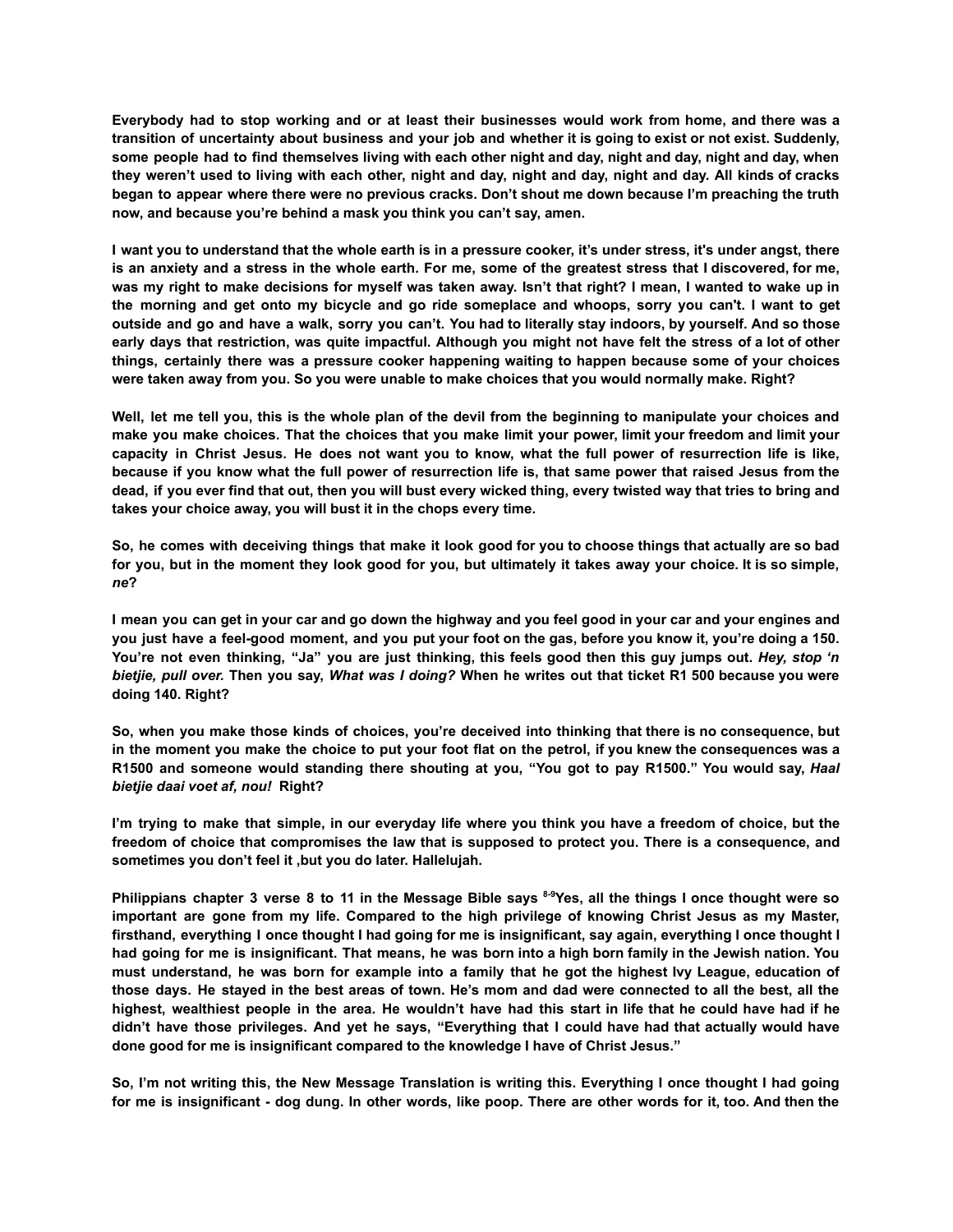next verse is rather unfortunate in the way it starts cause it says I've dumped it all in the trash so that I could embrace Christ and be embraced by him. I didn't want some petty, inferior brand of righteousness, which is about rules and regulation, about do's and don'ts, that comes from keeping a list of rules when I could get **the robust kind that comes from trusting Christ—***God's* **righteousness (Philippians 3:8-11 MSG).**

Trust in Christ, that's what it's all about, that's how we release the power of the resurrection. The cross has taken care of our sin. Without the cross we wouldn't be able to have resurrection. Without the cross you would still have no capacity to overcome any sin in your life. With the cross your sin was nailed, but by the **resurrection you receive the power to live life in abundance. Because through the resurrection, the same** power that raised Christ from the dead, now becomes your portion and the Holy Spirit helps you to use that **power every day. This is a daily walk of power to be free.**

I want to close with this and say, there are many things that many people can say about religions. There are **many things that people can say about philosophies and ideologies and things that people want to talk** about, that they believe this and they believe that, and this is the right thing and that's not the right thing. One of the favorite things that people like to talk about is, how can you say that Christianity or Christ is the **only way, is the only religion available to all men.**

Well, it's very simple. He's the only One that is ever, been raised from the dead. You see resurrection makes Christianity the difference. I'm not trying to run anybody else's religion down, but I am saying to you this, that there is no other religion whether it been the Hindu's or the Muslims or whether it be any other kind of religion that you follow, that any one of their gods, that they so called, was raised from the dead and now lives forever. He lives in the heavenly realm and He lives in your heart, and in your heart you have this cry, I know I belong to Christ Jesus. And in any given moment you should have say: Because of the power that Christ is in my heart, I use that power to overcome my own thoughts, I use the power to overcome things that oppress me, I use that power to overcome things that want to hold my economic future, and hold my *family and hold my things in this restricted space.*

There's one thing that I am going to keep reminding us, as time goes by; the devil wants to restrict you. If the coronavirus showed us anything, it showed us, this is just the tip of the iceberg of what the devil really wants to do to the human race. This is the tip of the iceberg. Believe me, if the devil could have had his way, this would have been a far more serious thing than it is, and this is pretty serious. The world has not yet really felt the impact of what this has on people's lives. But the Church of the Lord Jesus Christ, this is a time for us to stand up, it is a time for us to raise up, it is a time for us to be counted as ones who believe in the resurrection of life, so that He can resurrect each of us in our hearts. As we are resurrected life beings, Christians, we can bring heaven and the order of heaven into the earth. Hallelujah, praise Jesus, glory to **God.**

I make a declaration over you today, that as I am standing preaching this message, the order of heaven comes into your finances today, in Jesus Name. The order of heaven comes into your bodies for health and **healing, in Jesus Name. The order of heaven comes into your relationships, with your children, with your** partner, with other siblings, with other people, the order of heaven comes into your home, comes into your **life, into relationships, in Jesus Name.**

I declare the order of heaven comes into your mind and into your thought life, and that the power of the resurrection light begins to overwhelm you, and come inside of you and bring peace to you, because that's what the Bible says: "The peace of God will rule and reign in your mind and in your heart, it is a peace that passes all understanding, because it is not based on what you experience in the world around you, it is **experienced by the resurrection life of Christ that is raising up inside of you, it brings you peace.**

And may His peace be upon you, may His peace rest upon you day and night, may it rise up inside of you, and may your joy be full. It doesn't matter what the lockdown is, may your joy be full. I tell you what, get home and do a lap around the kitchen or do a lap around something, just do a lap and just say I have the joy **of the Lord is my strength, the joy of the Lord is my portion today, in Jesus Name. Hallelujah.**